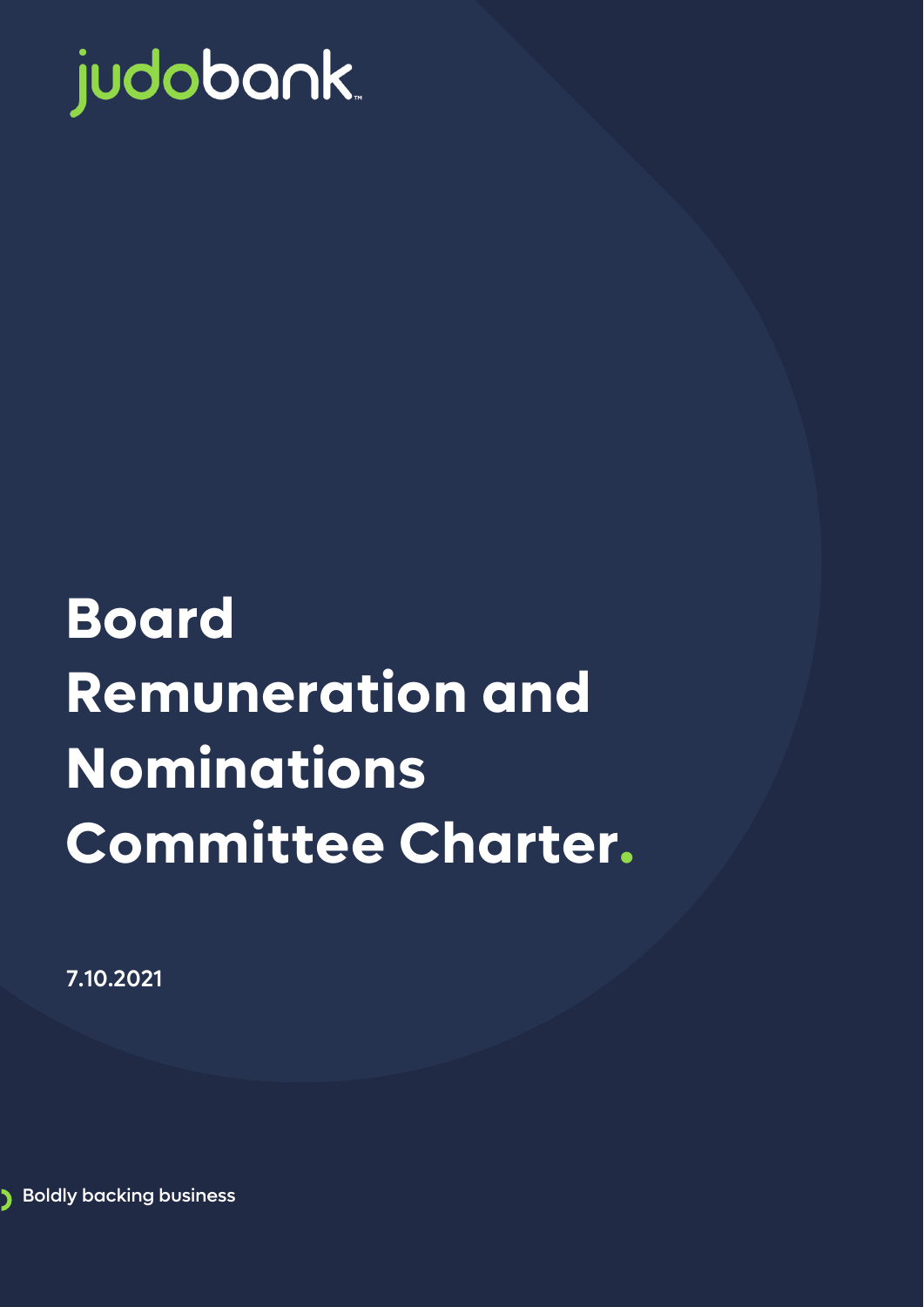#### **Contents.** $\overline{\phantom{a}}$

#### judobank.

| 1. | Introduction.                                        | 3                       |
|----|------------------------------------------------------|-------------------------|
| 2. | Purpose.                                             | 3                       |
| 3. | Membership.                                          | 3                       |
| 4. | Authority.                                           | $\overline{\mathbf{3}}$ |
| 5. | <b>Responsibilities and Duties of the Committee.</b> | 4                       |
| 6. | Attendance.                                          | 5                       |
|    | 7. Meetings.                                         | 5                       |
| 8. | Voting.                                              | 6                       |
| 9. | <b>Review of the Committee.</b>                      | 6                       |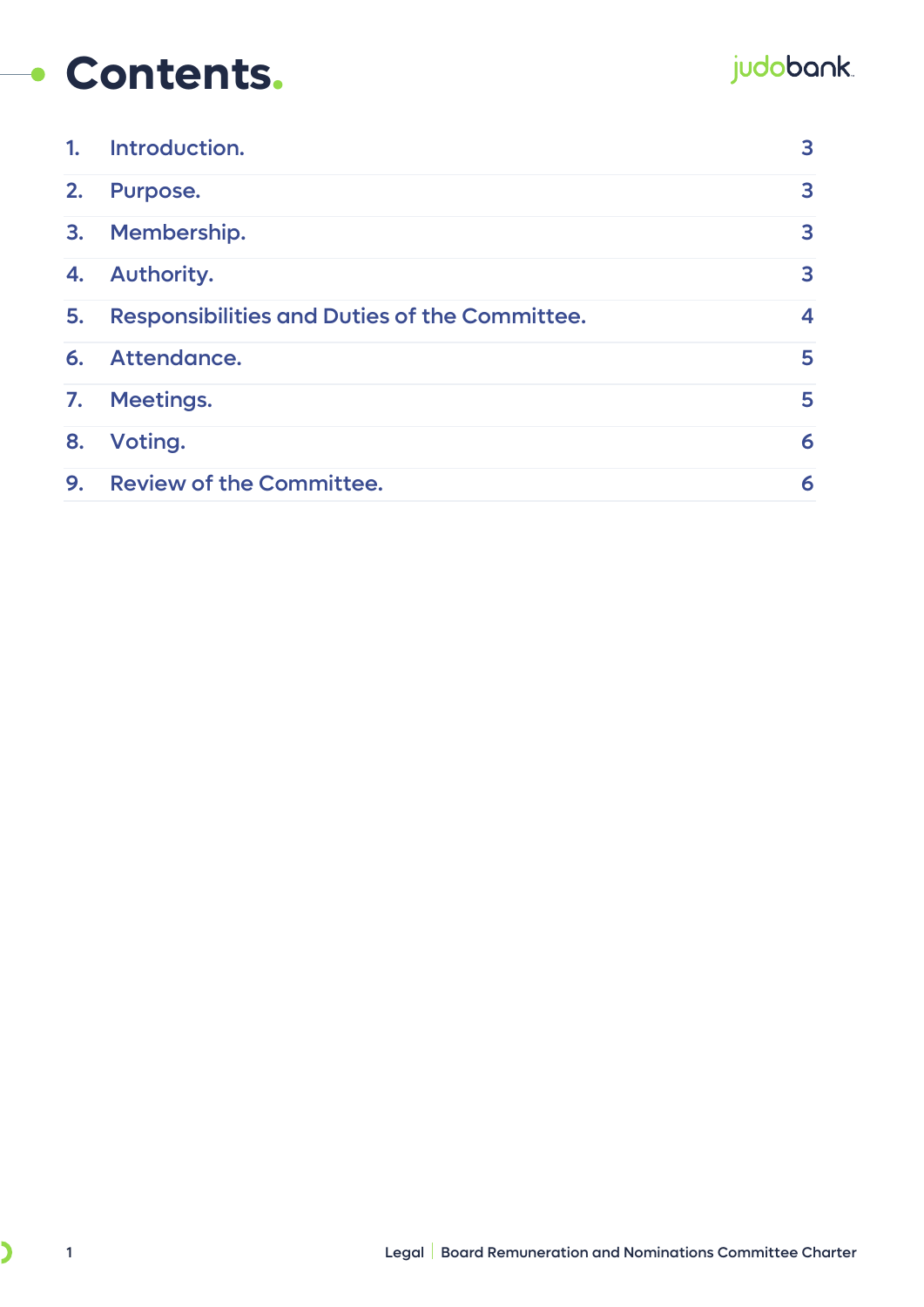#### judobank.

### <span id="page-2-0"></span>**1. Introduction.**

- 1.1 The boards of Judo Capital Holdings Limited and Judo Bank Pty Ltd (collectively "Judo") (the "Board") is responsible for the oversight and implementation of Judo's Remuneration strategy and policy and its consistency with Judo Risk Management Framework
- 1.2 This charter sets out the role, composition and responsibilities of the Board Remuneration and Nominations Committee ("Committee"), a committee established by the Board.

#### <span id="page-2-1"></span>**2. Purpose.**

- 2.1 The purpose of the Committee is to advise and assist the Board to fulfil its responsibilities in relation to Board composition, Judo's Management Board, people and remuneration matters, including remuneration strategies, policies, frameworks for implementation and how these support Judo's strategy and culture.
- 2.2 In discharging its responsibilities, the Board has delegated authority to the Committee in accordance with the provisions of this charter as well as any powers conferred by statute, regulation or regulatory authority requirements.
- 2.3 The Board may place reasonable reliance on the Committee's advice and recommendations in relation to those matters set out in this clause as it deems necessary.

#### <span id="page-2-2"></span>**3. Membership.**

- 3.1 The Committee will comprise at least three directors, a majority of whom shall be 'independent' directors as determined by resolution of the Board. All members of the Committee will be non-executive directors.
- 3.2 The Chair of the Committee will be appointed by resolution of the Board and will be an independent director. The Chair of the Board may be a member of the Committee however cannot be its Chair. Should the Chair of the Committee be absent from a meeting, the members of that Committee present will appoint another independent director as Chair for that particular meeting (other than the Chair of the Board).
- 3.3 The membership of the Committee will be reviewed annually by the Board, or as deemed necessary by the Board.
- 3.4 The Company Secretary will be responsible for keeping membership records.

### <span id="page-2-3"></span>**4. Authority.**

- 4.1 The Board authorises the Committee, within the scope of its responsibilities to:
	- a. monitor, advise on and, where applicable, approve all matters falling within its purpose and duties as set out in this charter or as directed by the Board;
	- b. seek any information it requires from the Chief Executive Officer ("CEO") and the Committee shall have unfettered access to the Management Board, any employees or any internal or external parties at any time, to request relevant and additional information or seek explanations as it deems necessary; and
	- c. obtain, at the expense of the Judo, external legal or other independent professional advice or to arrange for the attendance at meetings, at the expense of the Judo, of outside parties with relevant experience and expertise if it considers this necessary.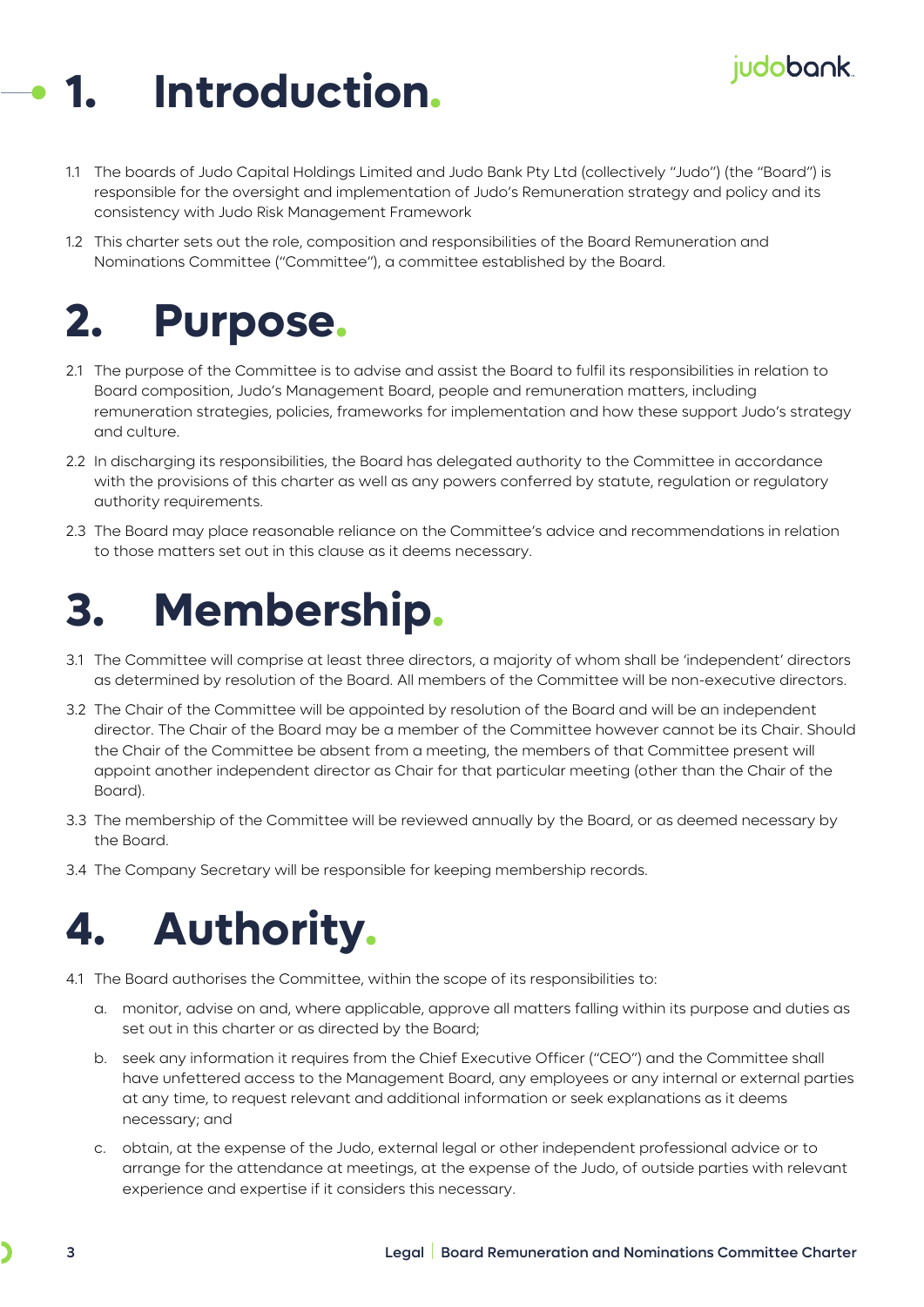

- 4.2 The Committee does not take action or make decisions on behalf of the Board unless specifically mandated. The Committee is not responsible for the day-to-day management functions or operation of the business. However, the Board may consider advice from the Committee in relation to its financial reporting, performance monitoring and overall internal control frameworks.
- 4.3 Committee may delegate its authority in accordance with the Board Delegation Framework provided such delegation is recorded in its minutes.

## <span id="page-3-0"></span>**5. Responsibilities and Duties of the Committee.**

- 5.1 The Management Board is responsible for implementing and maintaining appropriate people and remuneration policies designed to ensure compliance with internal policies, applicable laws and regulations, to foster a positive culture and to identify and address any issues of risk for Judo.
- 5.2 The responsibilities and duties of the Committee are to:
	- a. review director's fees (including superannuation) as required and make recommendations to the Board regarding any proposed increases within the total already approved by shareholders or for consideration by shareholders at the annual general meeting of shareholders;
	- b. review and recommend to the Board the terms of any equity schemes for directors and/or employees;
	- c. review and make an annual recommendation (as relevant) to the Board on any applicable variable remuneration (including superannuation), including vesting of short and long term incentives against risk, values and conduct requirements, of the CEO[1](#page-3-1) and on the recommendation of the CEO, of staff who report directly to the CEO's;[2](#page-3-2)
	- d. review and recommend to the Board the terms of employment agreements for the CEO;
	- e. receive reports from the Management Board on the remuneration framework from time to time (including, whether there is any gender or other inappropriate bias in remuneration for directors, senior executives or other employees) and attend to any other matter relating to remuneration issues put to the Committee for consideration by the Board or by the Management Board, including any adjustments required in accordance with regulatory obligations;
	- f. review regulatory compliance of the Remuneration Policy on a regular basis[3](#page-3-3) and oversee the process of review of the Remuneration Policy as required from time to time;
	- g. be available to meet with APRA upon request;[4](#page-3-4)
	- h. be responsible for developing recommendations to the Board regarding new Board appointments and nominations, including:
		- i. reviewing the composition of the Board and the balance of skills, qualifications, experience and background on the Board, identify and recommend for the approval of the Board candidates to fill Board vacancies as and when they arise;
		- ii. considering any nominations received for the election of directors by shareholders and make appropriate recommendations to the Board; and

<span id="page-3-1"></span> $1$  CPS 510 - 70

<span id="page-3-2"></span><sup>2</sup> CPS 510 - 70

<sup>3</sup> CPS 510 - 70

<span id="page-3-4"></span><span id="page-3-3"></span><sup>4</sup> CPS 510 - 73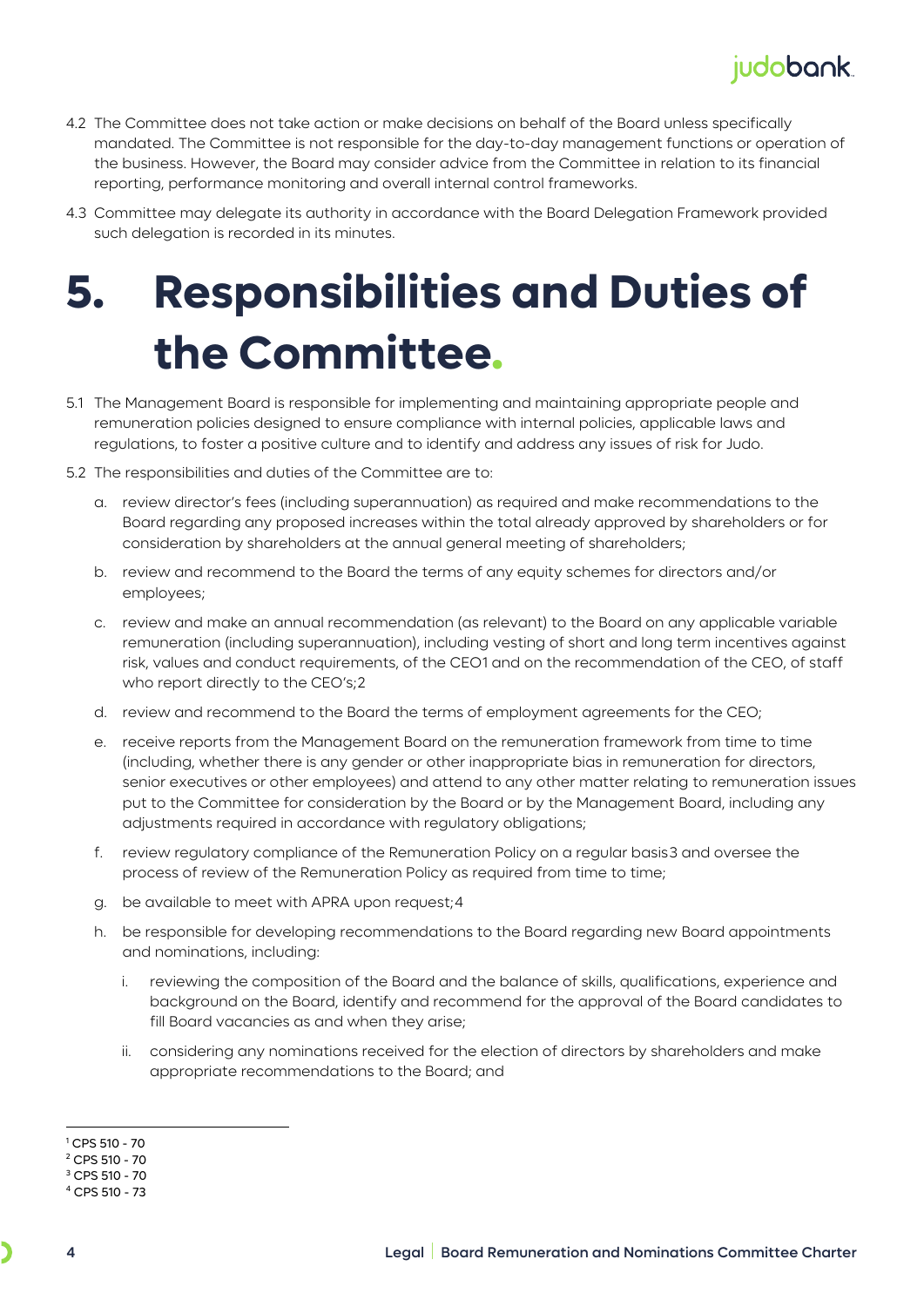- iii. attending to any other matter relating to Board appointment and nomination issues put to the Committee for consideration by the Board; and
- i. board succession planning generally and ensuring there are plans in place to manage the succession of the CEO, Management Board members, and Company Secretary;
- j. induction and continuing professional development programs for directors;
- k. the development and implementation of a process for evaluating the performance of the board, its committees and directors;
- l. recommend to the Board Judo's statement of values and code of conduct.

#### <span id="page-4-0"></span>**6. Attendance.**

- 6.1 The CEO and directors of the Board who are not members of the Committee can be invited to attend Committee meetings and may request to receive copies of the Committee papers.
- 6.2 The Committee may request members of the Management Board to attend part, or all, of any Committee meeting.
- 6.3 The Chief People and Culture Officer (or their nominee, subject to prior clearance by the Committee Chair) must attend all relevant sections of the Committee meetings.
- 6.4 Representatives of the Management Board, including the CEO, may not be present at those parts of the meeting where the Committee is discussing that person's remuneration or matters where that person may have a personal interest.

### <span id="page-4-1"></span>**7. Meetings.**

- 7.1 The Committee shall meet at least three times a year or more frequently if so required.
- 7.2 A quorum for a meeting shall consist of not less than half of the Committee members eligible to vote on a matter.
- 7.3 The Chair and the Company Secretary will be responsible for setting the agenda for each meeting subject to input from any Committee member.
- 7.4 Subject to the prior consent of the members, a Committee meeting may take place using any form of technology that the Chair deems appropriate.
- 7.5 The Chair may, in his/her discretion, determine that the Committee's approval authority be delegated to a group comprising not less than three members of the Committee.
- 7.6 The Chair shall, to the extent possible, act as the liaison between the Management Board and the Committee members. The agenda and supporting documentation will be circulated to the Committee members within a reasonable period in advance of each meeting. The Company Secretary of the Committee will circulate minutes of meetings to members of the Committee and the Board within a reasonable period following each meeting.
- 7.7 Copies of the Committee minutes, together with such reports received by the Committee as are deemed appropriate, will be included in the monthly Board reports. The Chair of the Committee will update the Board with a verbal report at the Board meeting following each Committee meeting.
- 7.8 The Committee will refer to the Board Risk Committee any matters that have come to the attention of the Committee that are relevant for the Board Risk Committee's consideration.